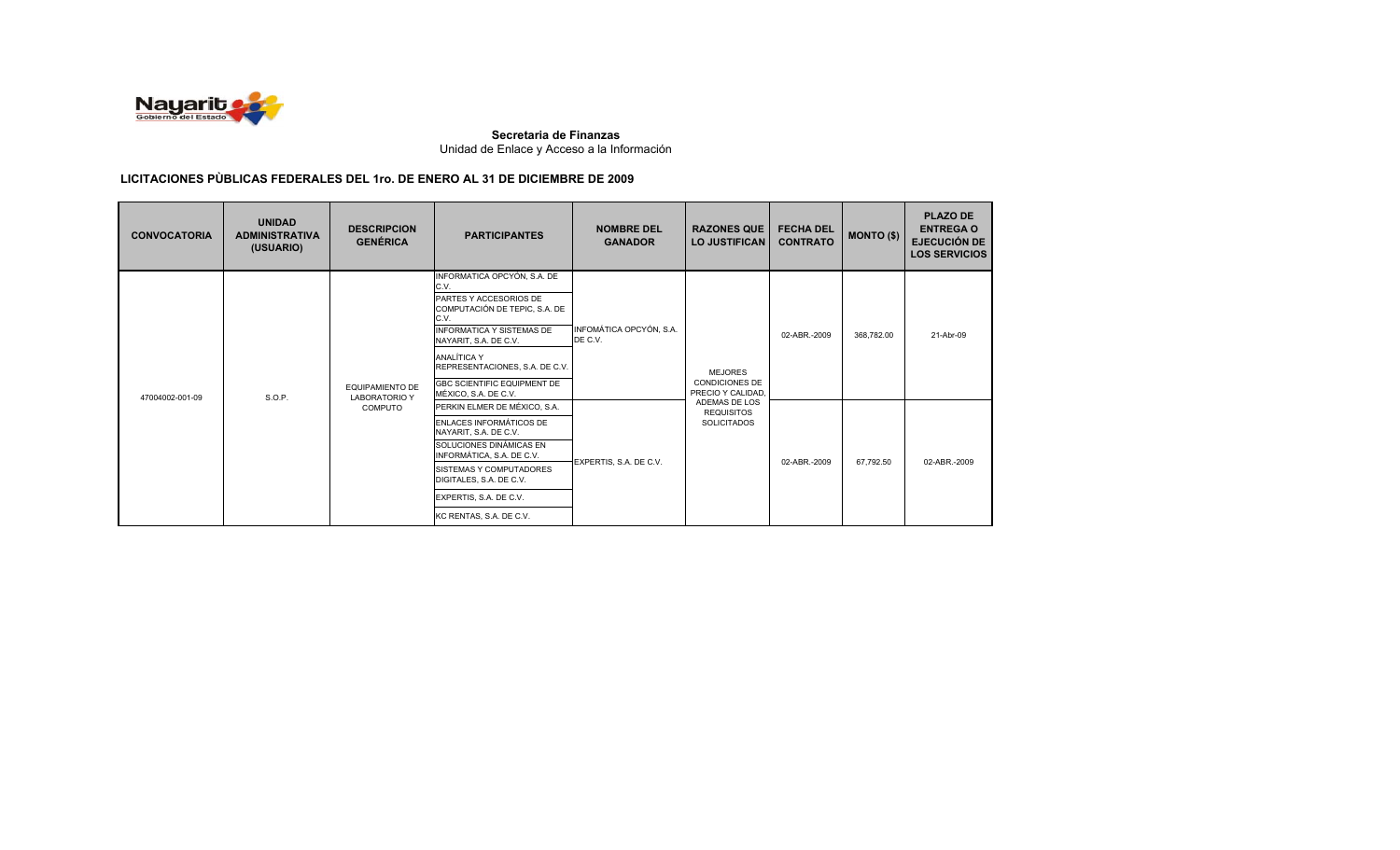

# **LICITACIONES PÙBLICAS FEDERALES DEL 1ro. DE ENERO AL 31 DE DICIEMBRE DE 2009**

| <b>CONVOCATORIA</b> | <b>UNIDAD</b><br><b>ADMINISTRATIVA</b><br>(USUARIO) | <b>DESCRIPCION</b><br><b>GENÉRICA</b>                                                                                                                                                                                                                                                                                                                                     | <b>PARTICIPANTES</b>                                                                                | <b>NOMBRE DEL</b><br><b>GANADOR</b>                                   | <b>RAZONES QUE</b><br><b>LO JUSTIFICAN</b>                                                                        | <b>FECHA DEL</b><br><b>CONTRATO</b> | <b>MONTO (\$)</b> | <b>PLAZO DE</b><br><b>ENTREGA O</b><br><b>EJECUCIÓN DE</b><br><b>LOS SERVICIOS</b> |
|---------------------|-----------------------------------------------------|---------------------------------------------------------------------------------------------------------------------------------------------------------------------------------------------------------------------------------------------------------------------------------------------------------------------------------------------------------------------------|-----------------------------------------------------------------------------------------------------|-----------------------------------------------------------------------|-------------------------------------------------------------------------------------------------------------------|-------------------------------------|-------------------|------------------------------------------------------------------------------------|
| 47004002-003-09     | SECRETARÍA DE<br>EDUCACIÓN BÁSICA                   | ADQUISICIÓN DE BIENES Y<br>CONTRATACIÓN DEL<br>SERVICIO DE RED<br>PRIVADA VIRTUAL DE<br>TELECOMUNICACIONES<br>CON ACCESO A<br>INTERNET,<br><b>EQUIPAMIENTO DEL AULA</b><br><b>TEMÁTICA Y MESA DE</b><br>AYUDA DEL PROYECTO<br>'HABILIDADES DIGITALES<br>PARA TODOS" EN LAS<br>AULAS DE PRIMER GRADO<br>DE LAS ESCUELAS<br>TELESECUNDARIAS DEL<br><b>ESTADO DE NAYARIT</b> |                                                                                                     |                                                                       | CANCELADA                                                                                                         |                                     |                   |                                                                                    |
|                     | INIFE (ITT)                                         | MOBILIARIO Y EQUIPO DE<br><b>LABORATORIO</b>                                                                                                                                                                                                                                                                                                                              | ASESORÍA Y PROVEEDORA DE<br>EQUIPOS PARA LABORATORIO,<br>S.A. DE C.V.                               | ASESORÍA Y PROVEEDORA<br>DE EQUIPOS PARA<br>LABORATORIO, S.A. DE C.V. | <b>MEJORES</b><br>CONDICIONES DE<br>PRECIO Y CALIDAD,<br>ADEMAS DE LOS<br><b>REQUISITOS</b><br><b>SOLICITADOS</b> | 13 DE AGOSTO<br>DE 2009             | \$89,357.30       |                                                                                    |
|                     |                                                     |                                                                                                                                                                                                                                                                                                                                                                           | LAB-TECH INSTRUMENTACIÓN, S.A<br>DE C.V.                                                            | LAB-TECH<br>INSTRUMENTACIÓN, S.A. DE<br>C.V.                          |                                                                                                                   |                                     | \$281,232.50      |                                                                                    |
|                     |                                                     |                                                                                                                                                                                                                                                                                                                                                                           | DISEÑO TECNOLÓGICO EN<br>LABORATORIOS, S.A. DE C.V.                                                 | DISEÑO TECNOLÓGICO EN<br>LABORATORIOS, S.A. DE<br>C.V.                |                                                                                                                   |                                     | \$46,048.65       |                                                                                    |
|                     |                                                     |                                                                                                                                                                                                                                                                                                                                                                           | RIVELAB, S.A. DE C.V.                                                                               | RIVELAB, S.A. DE C.V.                                                 |                                                                                                                   |                                     | \$173,170.80      |                                                                                    |
| 47004002-004-09     |                                                     |                                                                                                                                                                                                                                                                                                                                                                           | LEON WEILL, S.A.<br>INTERLATIN, S. DE R.L. DE C.V.                                                  |                                                                       |                                                                                                                   |                                     |                   | 23-OCT.-2009                                                                       |
|                     |                                                     |                                                                                                                                                                                                                                                                                                                                                                           | SUPERVY SISTEMAS, S.A. DE C.V.                                                                      |                                                                       |                                                                                                                   |                                     |                   |                                                                                    |
|                     |                                                     |                                                                                                                                                                                                                                                                                                                                                                           | SISTEMAS DE CONTROL<br>INDUSTRIAL JIP, S.A. DE C.V.                                                 | REPRESENTACIONES, S.A.<br>DE C.V.                                     |                                                                                                                   |                                     | \$68,157.05       |                                                                                    |
|                     |                                                     |                                                                                                                                                                                                                                                                                                                                                                           | CONTROL TÉCNICO Y<br>REPRESENTACIONES, S.A. DE C.V. CONTROL, TÉCNICO Y                              |                                                                       |                                                                                                                   |                                     |                   |                                                                                    |
|                     |                                                     |                                                                                                                                                                                                                                                                                                                                                                           | INGENIERIA Y DESARROLLO DE<br>PROYECTOS DIDÀCTICOS, S.A. DE<br>C.V.<br>BALEROS, BANDAS Y TORNILLOS, |                                                                       |                                                                                                                   |                                     |                   |                                                                                    |
|                     |                                                     |                                                                                                                                                                                                                                                                                                                                                                           | S.A. DE C.V.                                                                                        |                                                                       |                                                                                                                   |                                     |                   |                                                                                    |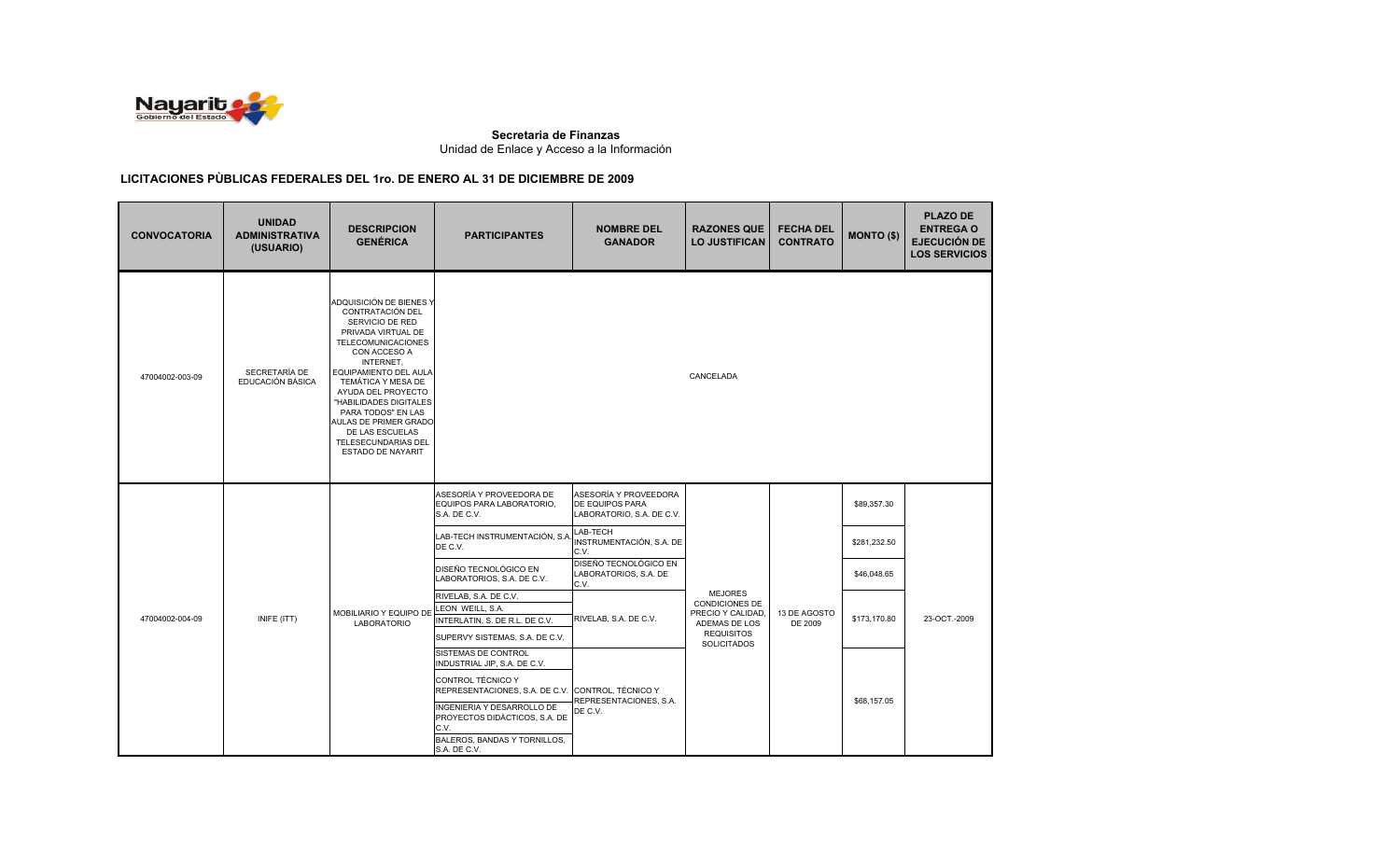

## **LICITACIONES PÙBLICAS FEDERALES DEL 1ro. DE ENERO AL 31 DE DICIEMBRE DE 2009**

| <b>CONVOCATORIA</b> | <b>UNIDAD</b><br><b>ADMINISTRATIVA</b><br>(USUARIO) | <b>DESCRIPCION</b><br><b>GENÉRICA</b>                                                                                                                                                                                                                                                                                                       | <b>PARTICIPANTES</b>                                                                                                                                                                                                                                                                                                                                                                                                                                                                                                                                                                                                                                                                                                                                                             | <b>NOMBRE DEL</b><br><b>GANADOR</b>                                                                                                                                            | <b>RAZONES QUE</b><br><b>LO JUSTIFICAN</b> | <b>FECHA DEL</b><br><b>CONTRATO</b> | <b>MONTO (\$)</b> | <b>PLAZO DE</b><br><b>ENTREGA O</b><br><b>EJECUCIÓN DE</b><br><b>LOS SERVICIOS</b> |
|---------------------|-----------------------------------------------------|---------------------------------------------------------------------------------------------------------------------------------------------------------------------------------------------------------------------------------------------------------------------------------------------------------------------------------------------|----------------------------------------------------------------------------------------------------------------------------------------------------------------------------------------------------------------------------------------------------------------------------------------------------------------------------------------------------------------------------------------------------------------------------------------------------------------------------------------------------------------------------------------------------------------------------------------------------------------------------------------------------------------------------------------------------------------------------------------------------------------------------------|--------------------------------------------------------------------------------------------------------------------------------------------------------------------------------|--------------------------------------------|-------------------------------------|-------------------|------------------------------------------------------------------------------------|
| 47004002-005-09     | SECRETARÍA DE<br>EDUCACIÓN BÁSICA                   | ADQUISICIÓN DE BIENES YS.A. DE C.V.<br>CONTRATACIÓN DEL<br>SERVICIO DE RED<br>PRIVADA VIRTUAL DE<br>TELECOMUNICACIONES<br>CON ACCESO A<br>INTERNET,<br>EQUIPAMIENTO DEL AULA ETERDATA, S.A. DE C.V.<br>TEMÁTICA Y MESA DE<br>AYUDA DEL PROYECTO<br>"HABILIDADES DIGITALES VIDEONET, S.A.<br>PARA TODOS" EN LAS<br>AULAS DE PRIMER GRADOC.V. | LINK GRUPO SATELITAL, S.A. DE<br>C.V.<br>GRUPO LOGISA, S.A. DE C.V.<br>ALEF SOLUCIONES INT. S.C. DE<br>P.R.L. DE C.V.<br>TELEFONOS DE MÉXICO, S.A.B. DE<br>C.V.<br>COMPAÑÍA MUEBLERRA ESCOLAR,<br>S.A. DE C.V.<br>GRUPO W COM, S.A. DE C.V.<br>PTI DE MÉXICO, S.A. DE C.V.<br>INFORMÁTICA Y SIST.DE NAYARIT.<br>REDES Y TELEFONÍA DIGITAL, S.A.<br>DE C.V.<br>TED, TECNOLOGÍA EDITORIAL, S.A.<br>DE C.V.<br>INTELTECH, S.A. DE C.V.<br>ENLACES INTEGRA, S. DE R.L. DE<br>SOLUCIONES INTEGRALES YDOSK.<br>S.A. DE C.V.<br>GRUPO DIFUSIÓN CIENTÍFICA, S.A.<br>DE C.V.<br>CENTRO DE PRODUCTIVIDAD<br>AVANZADA, S.A. DE C.V.<br>CISCO SYSTEMS DE MÉXICO<br>DESARROLLOS DE TI, S.A. DE C.V.<br>SERVICIOS EDUCATIVOS<br>COMPUTACIONALES, S.A. DE C.V.<br>LIBROS FORANEOS, S.A. DE C.V. | DESIERTA EN LA PRESENTACIÓN Y APERTURA DE PROPUESTAS, EN VIRTUD DE QUE NINGUNO DE LOS<br>PROVEEDORES QUE ENVIARON ESCRITO PARA SU PARTICIPACIÓN, SE PRESENTARON AL ACTO CON SU |                                            | PROPUESTA SOLICITADA EN BASES       |                   |                                                                                    |